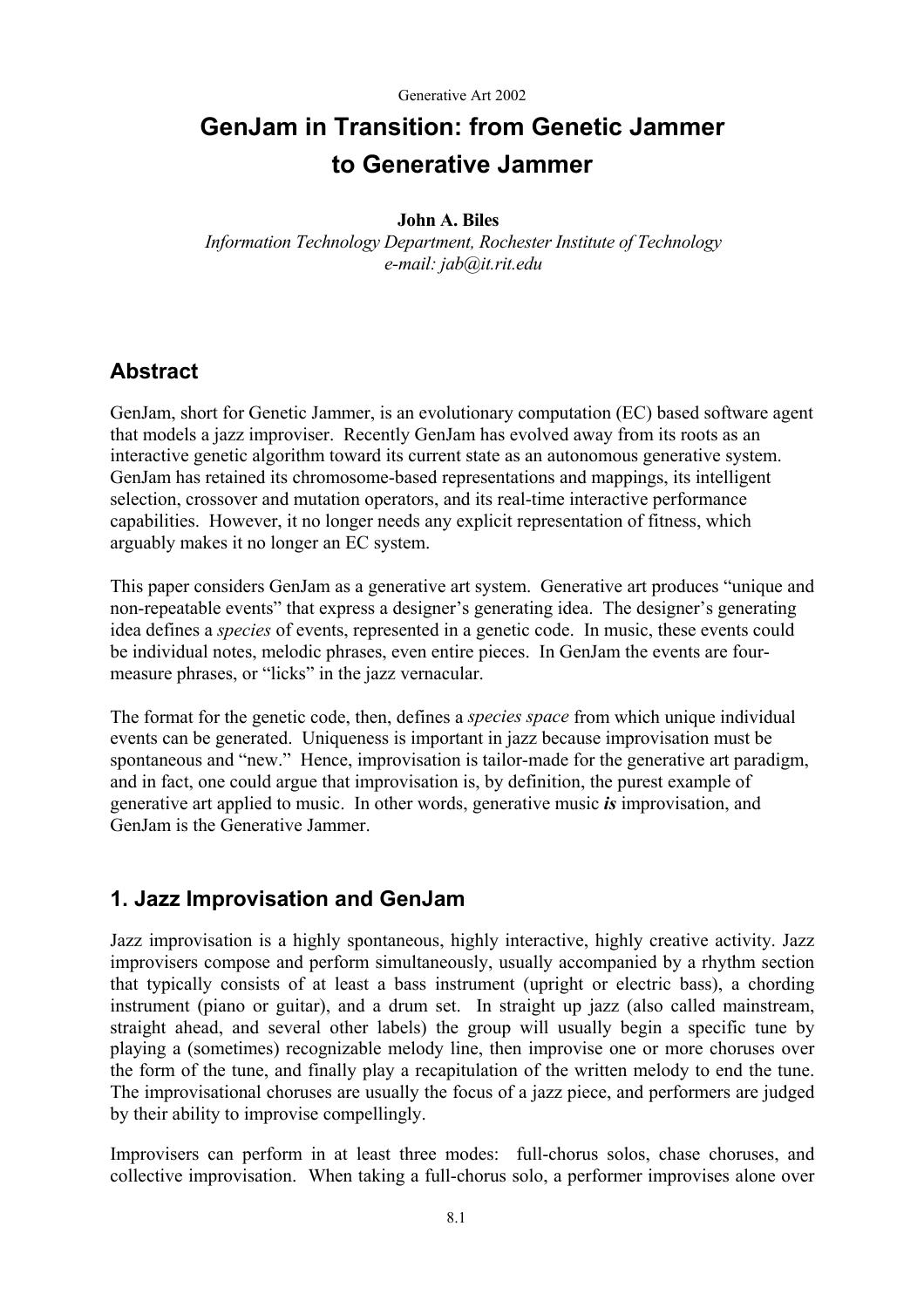#### Generative Art 2002

the entire form of the tune, accompanied by the rhythm section. The emphasis is on presenting creative ideas and developing those ideas coherently to present an original melodic invention.

In a chase chorus two or more performers take turns improvising over successive portions of the tune, usually in units of four measures (trading fours) or eight measures (trading eights). The focus here is often competitive, topping what the other performer just played to show him or her up. This requires clearly hearing what the other performer plays and spontaneously finding a way to "play rings around it."

Collective improvisation is when two or more performers improvise simultaneously. The emphasis here is often on generating spontaneous counterpoint or harmony, complementing what the other performer is doing as he or she is doing it. This also can be competitive, but the goal is usually to weave a collaborative tapestry over the form of the tune.

GenJam is an evolutionary computation (EC) based, real-time interactive computer music system that improvises in all three of these modes in collaboration with a human performer. GenJam uses a chromosome-based representation for measures and phrases of melodic content and evolves populations of these individuals from which it generates improvisations in real time. GenJam's architecture, chromosome representations, mappings, musically meaningful genetic operators, and musical performance characteristics have been described elsewhere [1, 2]. This paper will focus on GenJam as a generative art system that applies the generative design paradigm to jazz improvisation.

# **2. Applying Generative Art to Improvisation: Lamps vs. Licks**

The generative design paradigm focuses on the realization of "metaprojects…software that is able to generate an endless sequence of products" [3]. The designer's generating idea defines a species of products, represented by a genetic code. Unique individual products are generated from this species space in collaboration with the designer. In most generative design applications the products are usually complete, stand-alone objects, like lamps, for example [3], and the process, then, would generate a sequence of unique lamps, rather than copies of a single mass-produced lamp model. GenJam's "products" are phrases of melodic content, or *licks* in the jazz vernacular. An "endless sequence" of unique and original licks is certainly appropriate for improvisation, but there are differences between adapting the generative design paradigm to lamps and adapting it to jazz improvisation.

One major difference is that the licks played by GenJam are performed once and are then gone. The analogy to lamps would be to generate a new lamp every time someone turned on a light switch and then dispose of the lamp when the light switch is turned off. Improvisations are spontaneous products of the moment; once performed, they "dissipate into the ether" unless someone bothers to record them. This is an issue in jazz aesthetics, where major artists are often faithfully recorded at every performance because every performance is unique, will never be repeated, and (some would say) must be recorded for posterity. The problem is: who has time to listen to all the recordings? The philosophy with GenJam, on the other hand, is that improvisations are disposable; GenJam can always generate a new one if desired.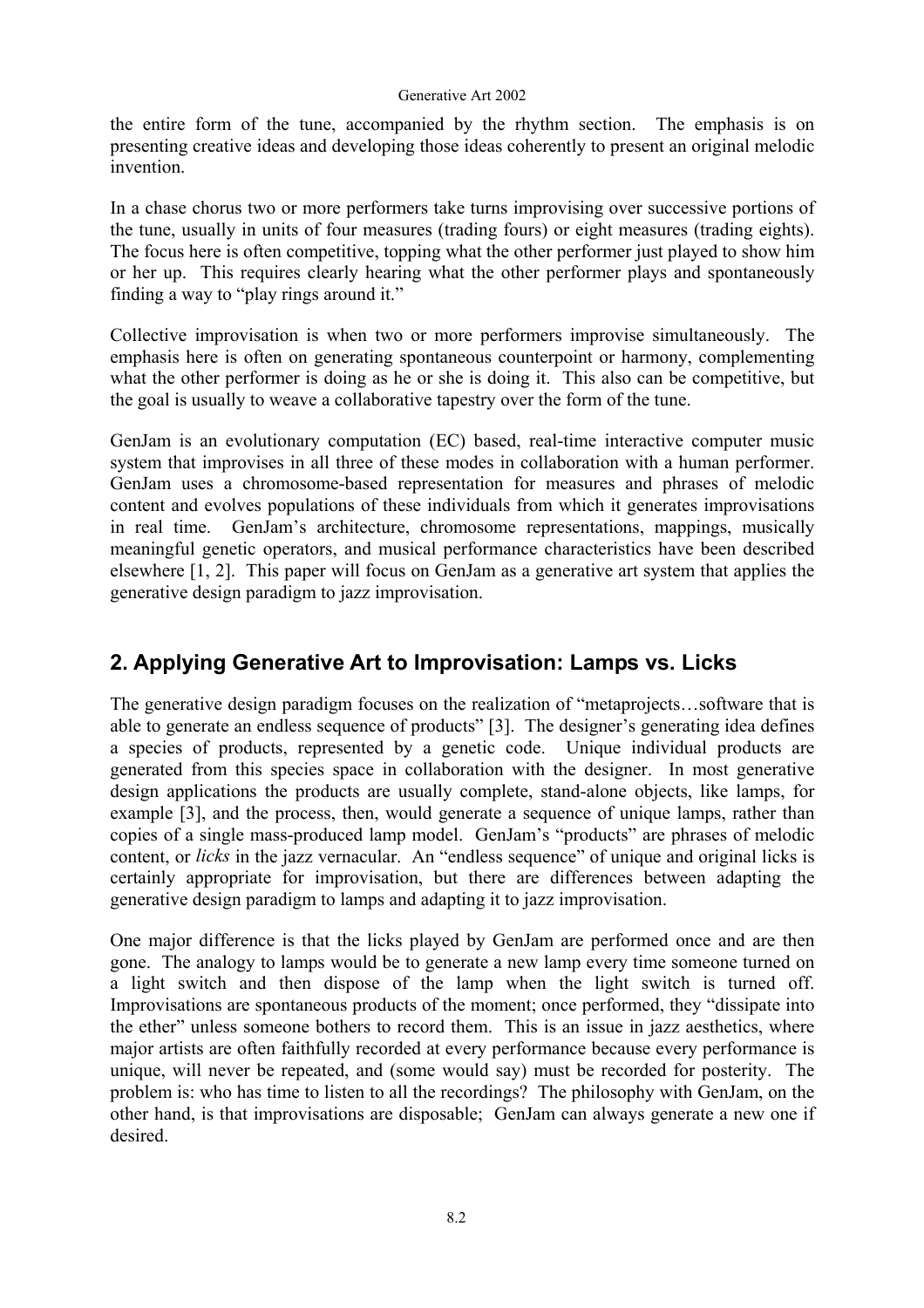#### Generative Art 2002

A second difference between generating lamps and generating licks is that the individual licks generated by the process are not stand-alone objects. A single lick must exist in two contexts to be meaningful: a harmonic context and a melodic context. The harmonic context is the chords being played by the rhythm section over which the lick will be played. GenJam handles this context by knowing what chords the rhythm section is playing at any given time and mapping the melodic content of measure chromosomes to specific pitches taken from scales suggested by those chords. GenJam understands 18 different chord types and also uses chromatic passing tones and other heuristics to generate melodic interest without sounding "wrong." The harmonic context in which licks are generated, then, is fairly straightforward. The melodic context, however, is more involved and is different for the three improvisational modes.

The melodic context of a given lick is essentially the licks that precede and follow it, the lick's place in an improvised chorus. When GenJam improvises a full-chorus solo, the surrounding licks are other individuals from the population. The constraints placed on a lick in this mode are minimal; GenJam literally selects licks to play at random. The path through the species space of licks, then, is fairly discontinuous, although since two-thirds of the licks are intelligent crossovers of the remaining one third, a melodic motive can be developed, albeit serendipitously.

When GenJam trades fours with a human in a chase chorus, its licks are surrounded by licks performed by the human. GenJam listens to the human perform a lick using a pitch-to-MIDI converter, maps what it hears to its chromosome structure, mutates the chromosomes to develop the lick, and plays the mutated lick as its response in the next four. In other words, GenJam uses its musically meaningful mutation operators to develop what the human has played into what it will play in response. The constraints placed on a GenJam lick in this mode are more pronounced. The "seed" chromosomes come from the human performer, and the modifications derive from the musically meaningful mutations, which include inversion, retrograde, transposition, and other intelligent operators. The path through the species space of licks for this mode is more continuous than for full-chorus solos because both the human and GenJam tend to play off of what the other just played.

When GenJam and the human performer improvise collectively, GenJam listens to the human while it is improvising. In essence, it plays an adaptation of what the human plays, delayed by a measure or a portion of a measure. Collective improvisation is probably the most challenging mode for humans to perform because the human must be thinking in three places at once: remembering what he played one measure ago, playing in the present, and planning what to play as a complement one measure from now. GenJam plays it safe in collective improvisation mode and only maps the pitches to the current chords without mutation. The melodic context in collective improvisation, then, is both the last measure and the next (future) measure. The path through the species space of licks in this mode tends to be even more continuous than when trading fours because GenJam is literally trying to parrot what the human just played, and the human is trying to complement that coherently. Clearly, this is a stylistic decision on the human's part. One can use this mode to play very intense avant garde improvisations, but I tend to play more inside.

A third difference between generating lamps and generating licks is that lamps typically are generated before they are used, while licks are generated as they are used, at least when GenJam trades fours and improvises collectively. This is important because there is no chance to reject undesirable licks in these improvisational modes the way one could reject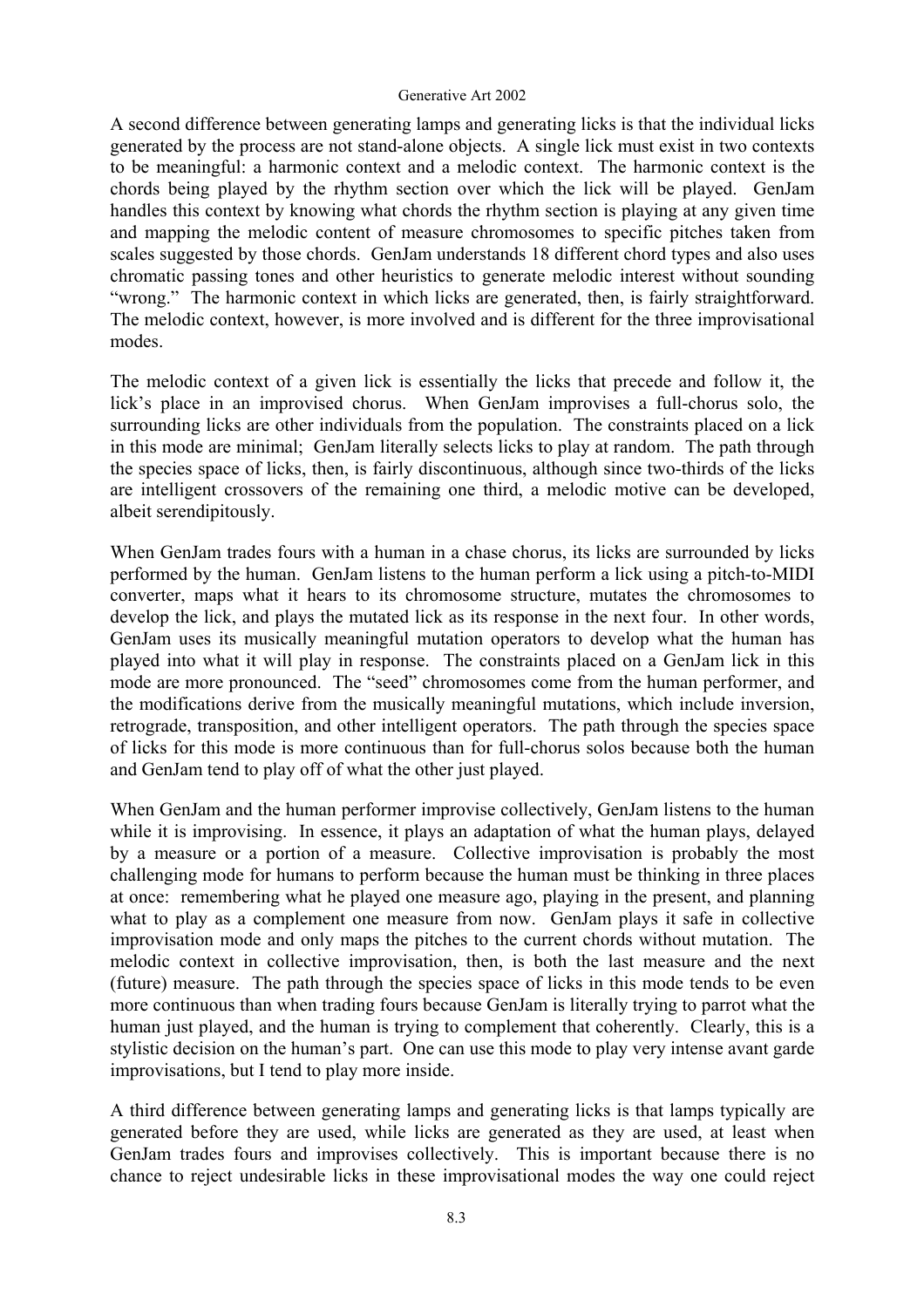#### Generative Art 2002

undesirable lamps. Consequently, GenJam uses no fitness when trading fours and relies on its intelligent crossover and mutation operators to always generate appealing variations. If the human plays well, GenJam will too. Even if the human plays poorly, GenJam will at least sound competent. This need for spontaneous interactivity leads naturally to the ways in which GenJam collaborates with its human partner, which in turn provides some insight into collaboration in general between generative art systems and designers.

### **3. Collaboration: Designer Roles**

The generative design paradigm is powerful because it can provide a stimulating and even inspiring environment in which a designer can explore a design space. The key factor in facilitating that exploration is the level of collaboration between the designer and the system. Designers need inspiration, and while that can come from within, it often comes from collaboration with others. Generative design systems can stimulate, provoke and challenge designers as they explore a design space through discovery, serendipity, and spontaneity. GenJam is a highly collaborative system that definitely provokes and challenges its human partner in performance. This section explores several forms of collaboration, using GenJam as an example.

One form of collaboration places the designer in the role of mentor [1]. When the original, interactive version of GenJam is used to train a soloist, GenJam improvises full-chorus solos while a human listens and provides simple real-time feedback on whether the improvisation sounds good or bad. The feedback is used to derive fitness values for individual measure and phrase individuals in their respective populations, which in turn provides the means to perform tournament selection and replacement while breeding new generations of the soloist. This is a traditional interactive genetic algorithm (IGA), where fitness is provided by a human because no algorithm can be devised to compute fitness values. In this type of collaboration, then, the system generates individuals, which the designer selects, eliminates or rates.

A related form of collaboration allows the designer to modify the system's generated individuals, instead of just selecting or rating them. This is a deeper level of collaboration because the designer is directly determining or at least directly influencing the content of the individuals. The disadvantage of this form is that the designer may over-specify the modifications and lose spontaneity, or in EC terms, the designer may converge the search prematurely. With GenJam the human performer collaborates in this way when responding to a four GenJam has played. If the human response is too close to what GenJam just played, the chorus can "get stuck" on a lick that bounces between the performers until one or the other breaks the cycle with a fresh four.

In another form of collaboration the designer generates individuals and the system modifies them in interesting ways. When GenJam trades fours, it collaborates with the human performer in this way when it responds to what the human just played. The human plays a four, GenJam listens to it, mutates it and plays it back as a development of the human's four. This is a still deeper level of collaboration because the system is creatively manipulating the human's input.

The deepest level of collaboration is when the designer and system both manipulate each other's individuals in a cycle. This is a true partnership and approaches human collaboration among equals. GenJam reaches this level when trading fours. I find it at least as stimulating